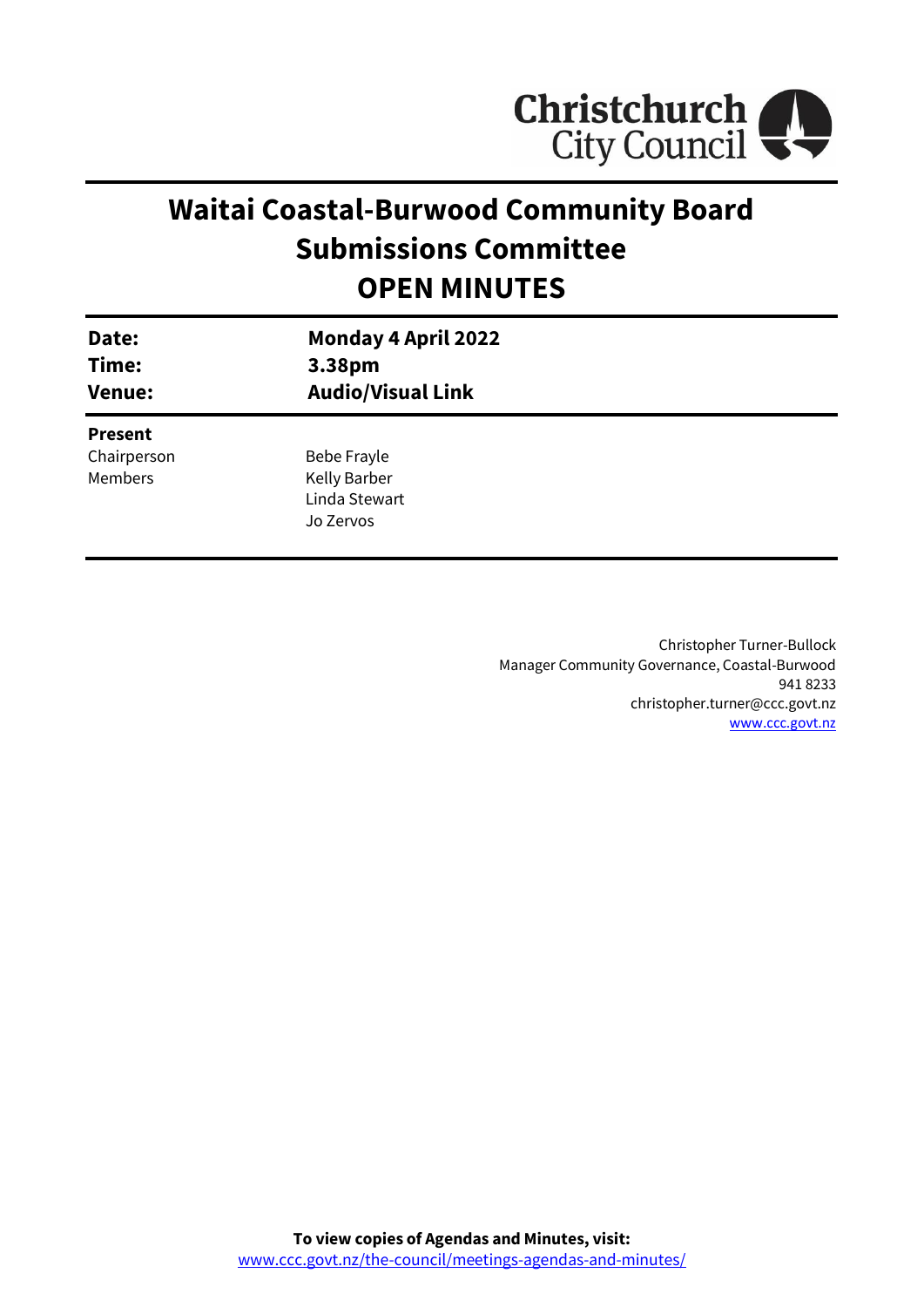

**Part A Matters Requiring a Council Decision**

- **Part B Reports for Information**
- **Part C Decisions Under Delegation**

#### **Secretarial Note:**

It is noted that this meeting was also held via audio/visual link on the Zoom platform due to the whole country being under COVID-19 Protection Framework (the Traffic Alert Red setting) on the date the meeting was scheduled. These minutes provide a written summary of the meeting proceedings.

## **1. Apologies Ngā Whakapāha**

The Chair called for apologies. An apology for lateness was received by Linda Stewart. The Chair moved that the apology received for lateness from Linda Stewart be accepted and was seconded by Jo Zervos. The motion was put to the vote and carried unanimously.

#### **Committee Resolved CBSC/2022/00005**

That the apology received for lateness from Linda Stewart, be accepted.

Bebe Frayle/Jo Zervos **Carried**

# **2. Declarations of Interest Ngā Whakapuaki Aronga**

The Chair asked members if they wished to declare an interest on agenda item 3.

There were no declarations of interest recorded.

The Chair recommended suspending Standing Orders so members could speak freely whilst discussing the consultation documents. The Chair moved, seconded by Kelly Barber, that Standing Orders be suspended. The motion was put to the vote and carried unanimously.

# **Suspension of Standing Orders**

### **Committee Resolved CBSC/2022/00006**

That pursuant to Standing Orders 3.5 (Temporarily Suspension of Standing Orders), the following Standing Orders be suspended to enable informal discussion regarding Agenda Item 3:

17.5 Members may speak only once.

18.1 General procedure for speaking and moving motions.

Bebe Frayle/Kelly Barber **Carried**

Linda Stewart joined the meeting at 3.59pm.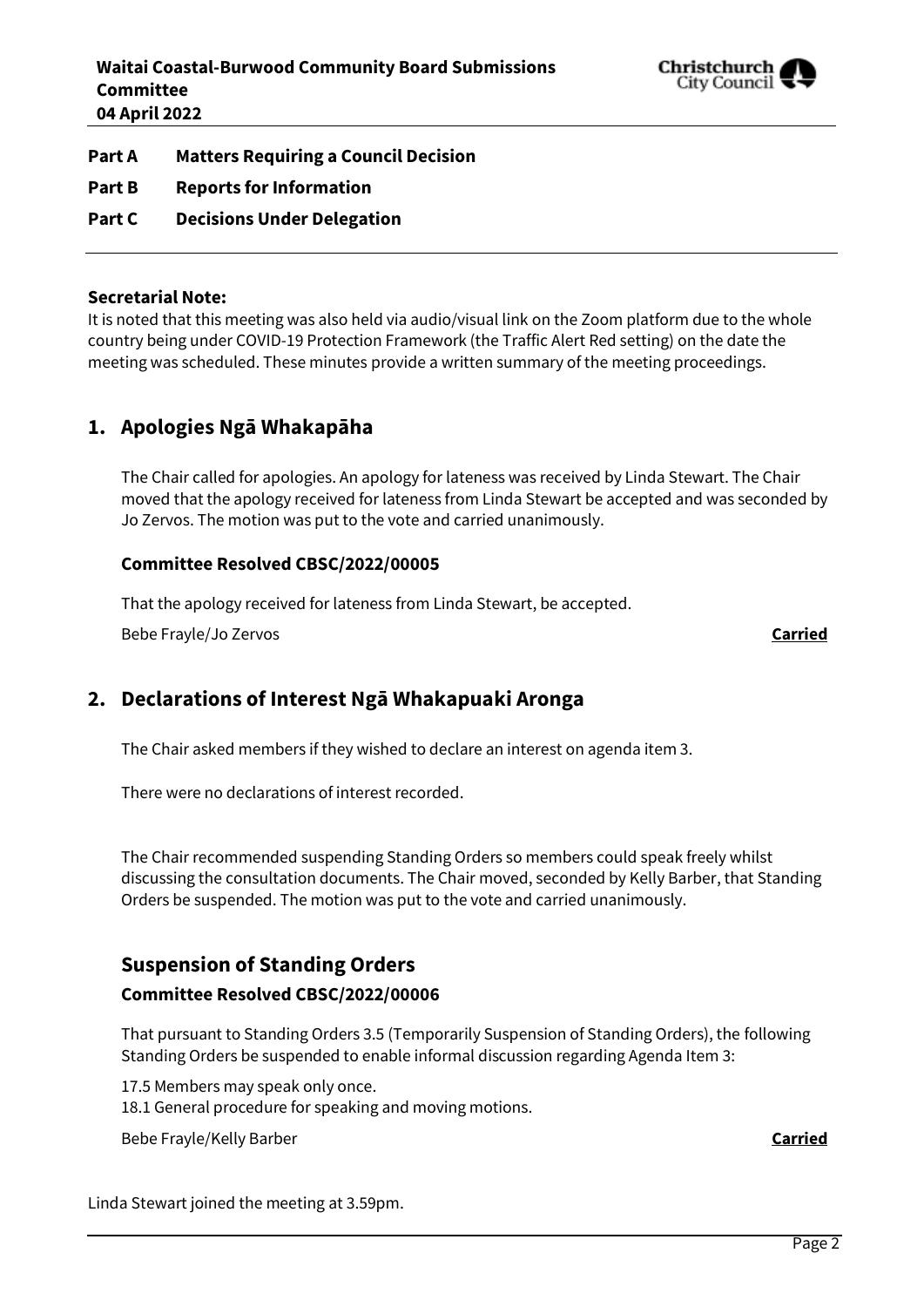

# **3. Draft Annual Plan 2022/23 - Board Submission**

The Chair recommended that members go through the consultation documents and the feedback provided during the Board's recent Residents' Association Forum in preparation for providing a Board response to the questions asked in the submission template. Members present supported this and a copy of what was agreed to be provided can be found in the attached Board Submission.

#### **Staff Recommendations**

That the Waitai Coastal-Burwood Community Board Submissions Committee:

- 1. Complete the preparation of a Board Submission to the Council on the Draft Annual Plan 2022/23.
- 2. Note that given the consultation timetable, the Submissions Committee will exercise its delegated authority to complete and lodge a submission on behalf of the Board.

After compiling a Board Submission on the Draft Annual Plan 2022/23, the Chair recommended that Standing Orders be resumed for the remainder of the meeting.

The Chair moved that Standing Orders be resumed, which was seconded by Kelly Barber. The motion was put to the meeting and carried unanimously.

#### **Committee Resolved CBSC/2022/00007**

#### **Resumption of Standing Orders**

That the Standing Orders set aside above, be resumed.

Bebe Frayle/Kelly Barber **Carried**

The Chair moved, seconded by Linda Stewart that the Submissions Committee prepare a submission on behalf of the Board on the Draft Annual Plan 2022/23 and to note that given the consultation timetable, the Submissions Committee will exercise its delegated authority to complete and lodge a submission on behalf of the Board. The motion was put to the vote and carried unanimously.

#### **Committee Resolved CBSC/2022/00008**

That the Waitai Coastal-Burwood Community Board Submissions Committee:

- 1. Adopt the Submission on behalf of the Board to the Council on the Draft Annual Plan 2022/23.
- 2. Note that given the consultation timetable, the Submissions Committee will exercise its delegated authority to complete and lodge a submission on behalf of the Waitai Coastal-Burwood Community Board.

#### Bebe Frayle/Linda Stewart **Carried**

#### **Attachments**

A Waitai Coastal-Burwood Community Board Submissions Committee - Draft Annual Plan 2022- 23 - Board Submission 4 April 2022